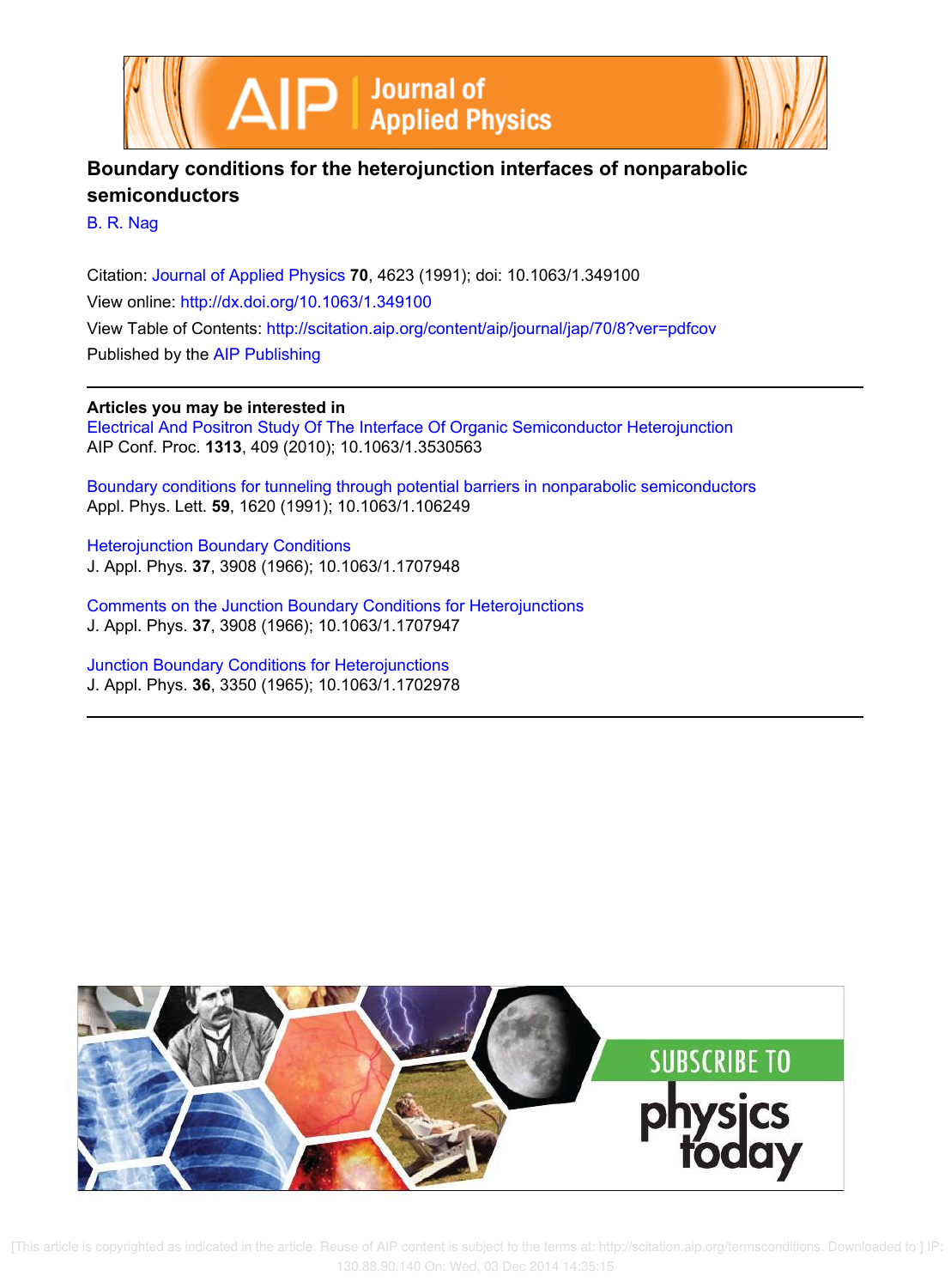## Boundary conditions for the heterojunction interfaces of nonparabolic semiconductors

B. R. Nag Calcutta University, Calcutta, India

(Received 15 April 1991; accepted for publication 18 July 1991)

Transmission probability curves are presented for  $InAs/Al<sub>0.4</sub>Ga<sub>0.6</sub>Sb/InAs tunnel diodes$ which show that for a 2-nm-barrier width, negative differential conductance (NDC) is indicated if the velocity effective mass is used to match the derivatives of the wave functions at the heterojunction interfaces, while the use of the energy-effective mass does not indicate an NDC. It is suggested that an experiment with such a diode may resolve the controversy about the effective mass, to be used for matching the derivatives.

The nonparabolicity of energy bands plays an important role in determining the energy eigenvalues and tunneling probability in type II, heterostructures, since in such structures the conduction band edge of one layer is very near the valence band edge of the other layer. The observed negative differential conductance<sup>1,2</sup> in InAs/Al<sub>x</sub>Ga<sub>1 -x</sub>Sb/InAs tunnel diodes has, in fact, been explained to be due to the nonparabolic energy-wave-vector (*E-k*) relation in the forbidden band of  $Al_xGa_{1-x}Sb$ . Preliminary calculations by using the Wentzel-Kramers-Brillouin (WKB) approximation to evaluate the tunneling probability have been reported to fit the experimental data.

It may, however, be noted that a proper evaluation of the transmission probability of the electrons requires the solution of the wave equation to take account of the reflections that occur at the potential discontinuities. The boundary conditions to be used for the solution has been controversial for nonparabolic bands as explained below.

Solution of the wave equation for the ith layer is taken as

$$
\psi_i = F_i(z) \exp(i\mathbf{k}_{ti} \cdot \boldsymbol{\rho}), \tag{1}
$$

where  $F_i(z)$  is the envelope function,  $k_{ti}$  and  $\rho$  are, respectively, the in-plane component of the wave vector and the position vector.

The boundary conditions satisfied by the wave functions at the discontinuities are:

$$
(i)\psi_i = \psi_{i+1},
$$
  
\n
$$
(ii)(1/m_i)(\partial/\partial z)\psi_i = (1/m_{i+1})(\partial/\partial z)\psi_{i+1}.
$$
\n(2)

The first condition ensures the continuity of probability density and leads to the result that  $k_t$  is continuous across the interface. It is, however, assumed that  $k_{ti} = 0$  as it is not relevant to the present discussion.

The second condition ensures the continuity of probability current density. For parabolic bands,  $m_i$ ,  $m_{i+1}$  are the band-edge effective masses for the *i*th and the  $(i + 1)$ th layer. The controversy is about which mass should be used for nonparabolic bands, since nonparabolic  $E-k$  relation admits three effective masses, the energy-effective mass, the velocity- or optic-effective mass, and the acceleration-effective mass, which are given, respectively, by  $(\hbar^2 k^2 / 2E)$ ,  $(\hbar^2 k/\nabla_k E)$ , and  $(\hbar^2/\nabla_k^2 E)$ . The energy-effective mass has

been used in the past<sup>3</sup> for  $m_i$ . It does not, however, ensure the continuity of probability current density, which must be satisfied in the steady state.

Nag and Mukhopadhyay<sup>4</sup> suggested that the velocityefective mass should be used in condition (2) (ii) to ensure continuity of probability current density and found that the band offset in  $InP/Ga_{0.47}In_{0.53}As$  system obtained by using this mass in the photoluminescence data, is in agreement with the value, determined by other methods. That the velocity-effective mass is appropriate may also be proved as follows. The effective-mass equation for  $F_i(z)$ may be shown<sup>5</sup> to be given by

$$
E(-i\nabla)F_i(z) + (E - E_{ci})F_i(z) = 0,
$$
\n(3)

where  $E$  is the total energy and  $E_{ci}$ , the band edge energy of the electron. The operator  $E(-i\nabla)$  is obtained by replacing k in the expression for  $E(k)$  by  $-i\nabla$ ; in the present case  $\nabla \equiv \partial/\partial z$ . A general expression for  $E(k)$  may be taken to be

$$
E = E_c + \sum_{n=1}^{\infty} a_n k^{2n}.
$$
 (4)

For example, the Kane 3-band  $k \cdot p$  E-k relation,

$$
\hat{\pi}^2 k^2 / 2m^* = (E - E_c) [1 + \alpha (E - E_c)], \qquad (5)
$$

may be expressed as

$$
E = E_c + a_1 k^2 - \alpha a_1^2 k^4 + 2\alpha^2 a_1^3 k^6 - \dots,
$$
 (6)

with  $a_1 = \hbar^2/2m^*$ .

By using the operator  $E(-i\nabla)$  corresponding to Eq. (4) in Eq. (3) and considering that  $F_i(z)$  is of the form of  $exp(ikz)$ , it may be easily shown that

$$
\sum_{n=1}^{\infty} a_n k^{2(n-1)} [F_i(z) \partial_z F_i^*(z) - F_i^*(z) \partial_z F_i(z)] = \text{constant.}
$$
\n(7)

In other words,

$$
(1/\hbar^2 k)\partial_k E[F_i(z)\partial_z F_i^*(z) - F_i^*(z)\partial_z F_i(z)] = \text{constant.}
$$
\n(8)

Since  $F$  is continuous across the interface, this result shows that the velocity-effective mass,  $m_n(E)$ , given by  $(\hbar^2 k/\nabla_k E)$  should be used in (2) (ii).

4623 J. Appl. Phys. 70 (8), 15 October 1991 0021-8979/91/084623-03\$03.00 © 1991 American Institute of Physics 4623<br>He is copyrighted as indicated in the article. Reuse of AIP content is subject to the terms at: http://scit [This article is copyrighted as indicated in the article. Reuse of AIP content is subject to the terms at: http://scitation.aip.org/termsconditions. Downloaded to ] IP: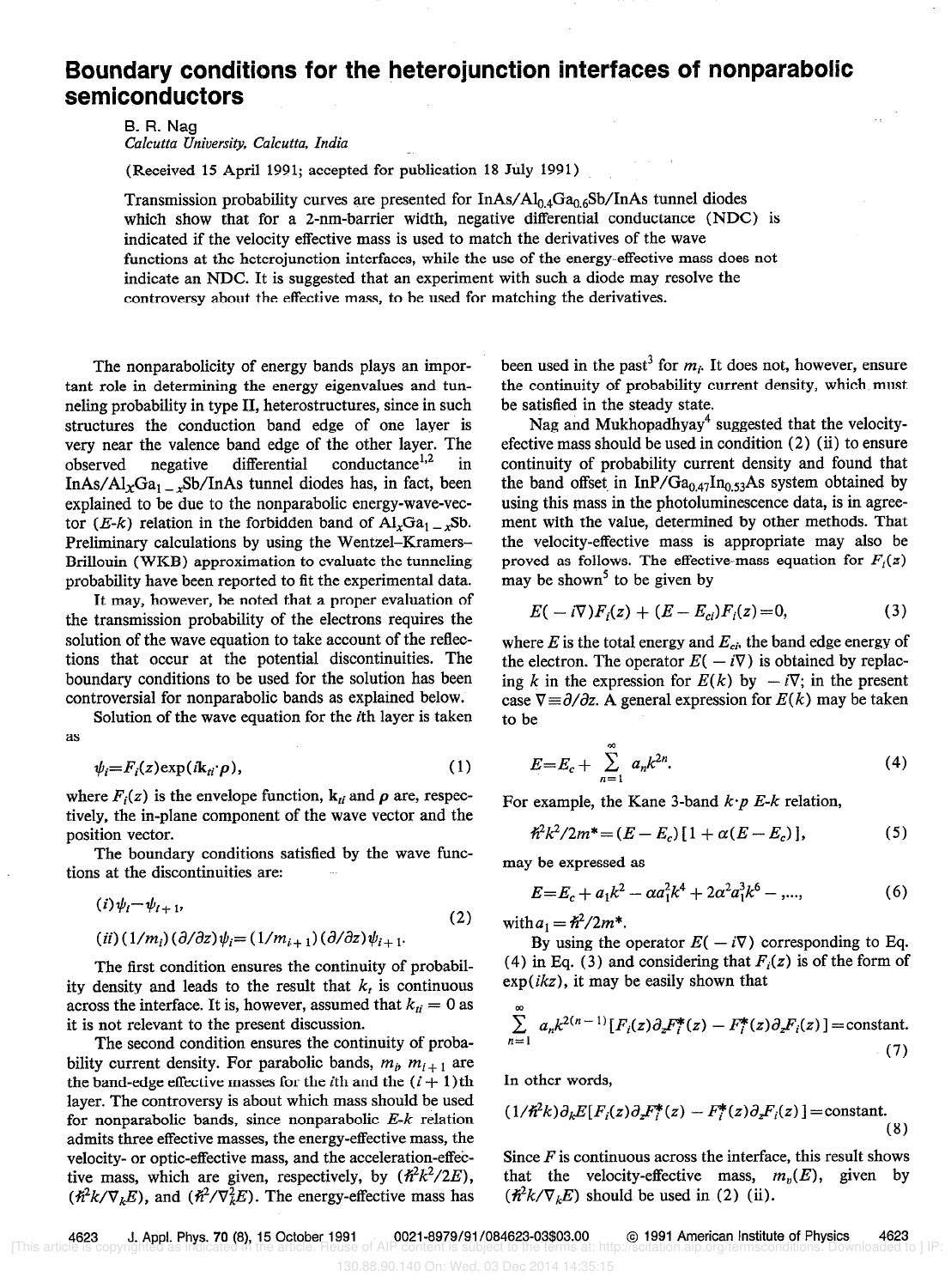The use of the two masses, the energy-effective mass or the velocity-effective mass, however, do not give significantly different properties for type I heterojunctions, like  $GaAs/Al_xGa_1 = _xAs$ ,  $Al_{0.48}In_{0.52}As/Ga_{0.47}In_{0.53}As$  or InP/Ga<sub>0.47</sub>In<sub>0.53</sub>As, since the conduction band offset is smaller than the halfwidth of the forbidden band in barrier layers of such systems. Calculations indicate differences of less than 10% in the measured parameter, which may also be due to uncertainties in the values of various physical constants and structural parameters. The controversy cannot, therefore, be resolved by experiments on these systems.  $\overline{\mathcal{S}}$ tems.<br>The transmission probability for an  $\frac{52}{5}$  10<sup>-7</sup>

InAs/Al<sub>x</sub>Ga<sub>1 - x</sub>Sb/InAs system is, however, found to be qualitatively different when the energy or the velocity effective mass is used in condition (2) (ii).

Transmission probability is obtained for a single barrier of width  $d$  from the following expressions for the envelope functions in the incident layer  $F_i$ , in the barrier layer  $F_B$ , and in the outgoing layer  $F_0$ .

$$
F_i = \exp(ik_1z) + R \exp(-ik_1z), \qquad (9)
$$

$$
F_B = A \exp(ik_2 z) + B \exp(-ik_2 z), \qquad (10)
$$

$$
F_0 = T \exp(ik_3 z), \tag{11}
$$

where

$$
k_i^2 = (2m_i/\hbar^2)\gamma(E - E_{ci}), \quad (i = 1, 2, 3). \tag{12}
$$

The nonparabolic energy function is indicated by  $\gamma(E)$  $- E_{ci}$ , which is  $(E - E_{ci})[1 + \alpha(E - E_{ci})]$  in the Kane relation. An electron wave of unit amplitude with energy  $E$  is assumed to be incident on the barrier.  $R$  and  $T$ are, respectively, the reflection and the transmission coefficients.  $A$  and  $B$  are unknown constants.  $T$  may be evaluated by solving Eqs.  $(9)$ - $(11)$ , by using the boundary condition of (2).

The transmission probability,  $T<sub>p</sub>$ , being defined as the ratio of the outgoing electron flux to the incoming flux is found to be given by

$$
T_P = (m_{v1}/m_{v3}) \cdot (m_3/m_1)4ab[(a+b)^2 \cos^2 k_2d - (ab-1)^2 \sin^2 k_2d]^{-1},
$$
\n(13)

where  $a = k_2m_1/k_1m_2$ ,  $b = k_2m_3/k_3m_2$ ,  $m_{vi}(i = 1,3)$  is the velocity-effective mass in the *i*th layer.  $m_i(i = 1,2,3)$  is either the energy-effective mass  $m_i(E - E_{ci})^{-1} \gamma(E)$  $- E_{ci}$ ) or the velocity-effective mass  $m_i \partial_E[\gamma(E - E_{ci})]$ .

Transmission probability was computed for the  $InAs/Al<sub>0.4</sub>Ga<sub>0.6</sub>Sb/InAs$  system, on which experiments have been reported.<sup>1,2</sup> Physical constants were taken as follows:

$$
m_1^* = m_3^* = 0.023m_0
$$
;  $m_2^* = 0.091m_0$ ;  $m_0 = 9.1 \times 10^{-31}$  kg,  
 $E_{c2} - E_{c1} = E_{c2} - E_{c3} = 1250$  meV;

The Kane relation<sup>6</sup> was assumed to describe the nonparabolicity as in the earlier studies<sup>1,2</sup> and the values of the nonparabolicity parameters were taken as

$$
\alpha_1 = \alpha_3 = 2.8 \text{ eV}^{-1}
$$
,  $\alpha_2 = 0.78 \text{ eV}^{-1}$ .

4624 J. Appl. Phys., Vol. 70, No. 8, 15 October 1991 B. R. Nag 4624



FIG. 1. Transmission probability in InAs/ $Al_{0.4}Ga_{0.6}Sb/InAs$  tunnel diode. I-Probability obtained by using the velocity effective mass in the boundary condition. II-Probability obtained by using the energy effective mass in the boundary condition. Barrier width: (a) 2 nm; (b) 20 nm.

Computed transmission probability characteristics are shown in Fig. 1 for the barrier widths of 20 and 2 nm.

It is seen that for the width of 20 nm, both the effective masses give transmission probabilities which initially increase with energy, but after showing a peak, decrease with energy up to about 600 meV. The probability increases again for further increase in energy. This part is not shown as it is not relevant to the present discussion. It is also seen that though the two curves have similar features, the magnitude of the transmission probability is an order higher for the velocity-effective mass curve. The decrease of transmission probability with energy produces negative differential conductance (NDC) of the diodes, which has been con-